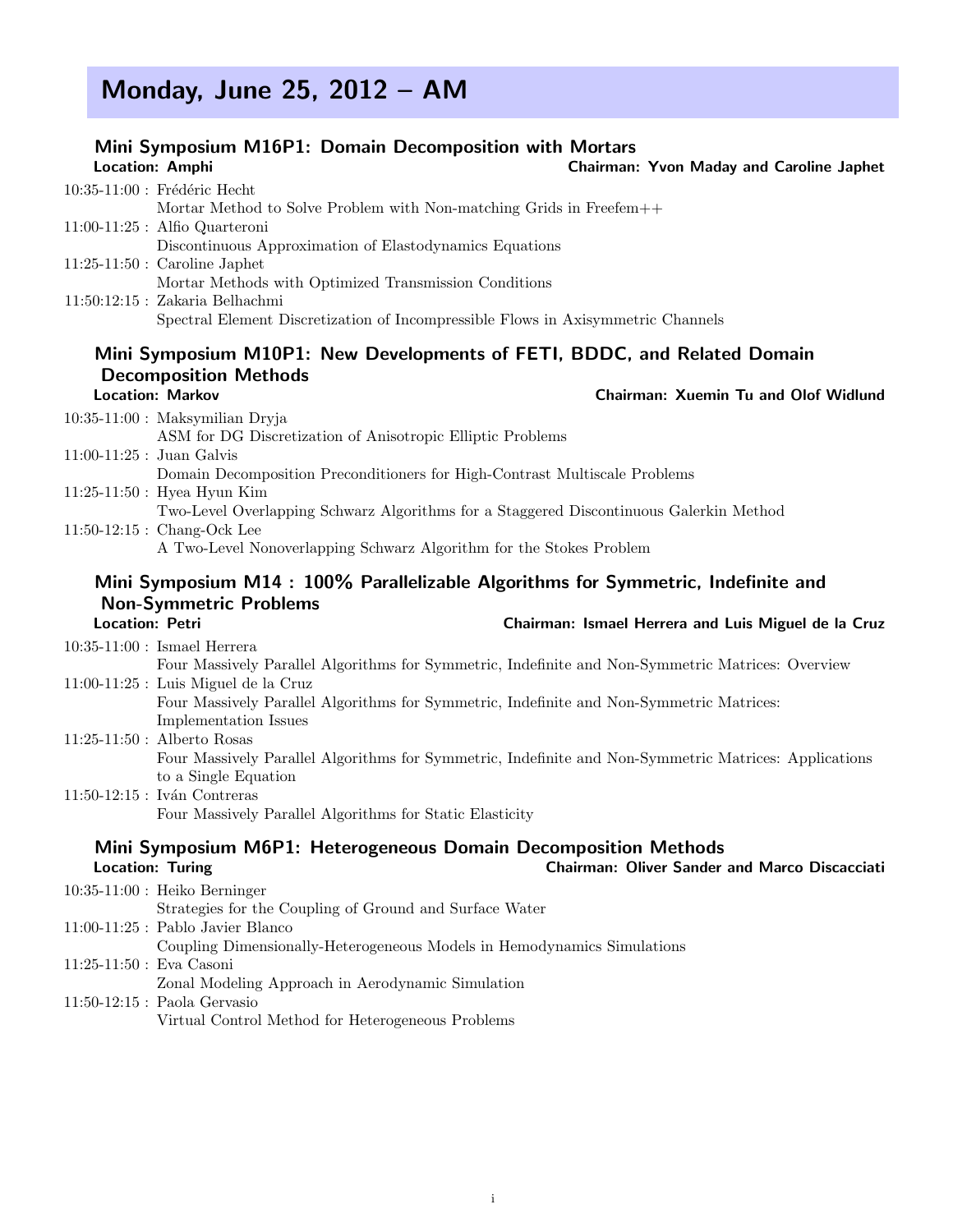# Monday, June 25, 2012 – AM

### Mini Symposium M5 : Exotic Coarse Spaces for Domain Decomposition Methods<br>Location: 150 Chairman: Martin J. Gander, Laurence Halpern, Ké Chairman: Martin J. Gander, Laurence Halpern, Kévin Santugini

| $10:35-11:00$ : Martin J. Gander                                           |  |  |
|----------------------------------------------------------------------------|--|--|
| A new Coarse Grid Correction for RAS                                       |  |  |
| $11:00-11:25$ : Clark Dohrmann                                             |  |  |
| Lower Dimension Coarse Spaces for Overlapping Schwarz Algorithms           |  |  |
| $11:25-11:50$ : Jörg Willems                                               |  |  |
| Spectral Coarse Space Construction in Robust Multilevel Methods            |  |  |
| $11:50-12:15$ : Kévin Santugini                                            |  |  |
| Discontinuous Coarse Space Corrections (DCS) for Optimized Schwarz Methods |  |  |
| <b>Contributed Talks C1: Contact and Mechanics Problems</b>                |  |  |

### Location: I51 Chairman: Christian Rey 10:35-11:00 : Jaroslav Haslinger A Domain Decomposition Algorithm for Contact Problems with Coulomb's Friction 11:00-11:25 : Brahim Nouiri Multiplicative Schwarz Method for Nonlinear Quasi-Variational Inequalities and their Application in Contact Mechanics 11:25-11:50 : Ihor I. Prokopyshyn Parallel Domain Decomposition Methods for Multibody Contact Problems of Nonlinear Elasticity 11:50:12:15 : Alexandros Markopoulos Total FETI Method in Mechanics Problems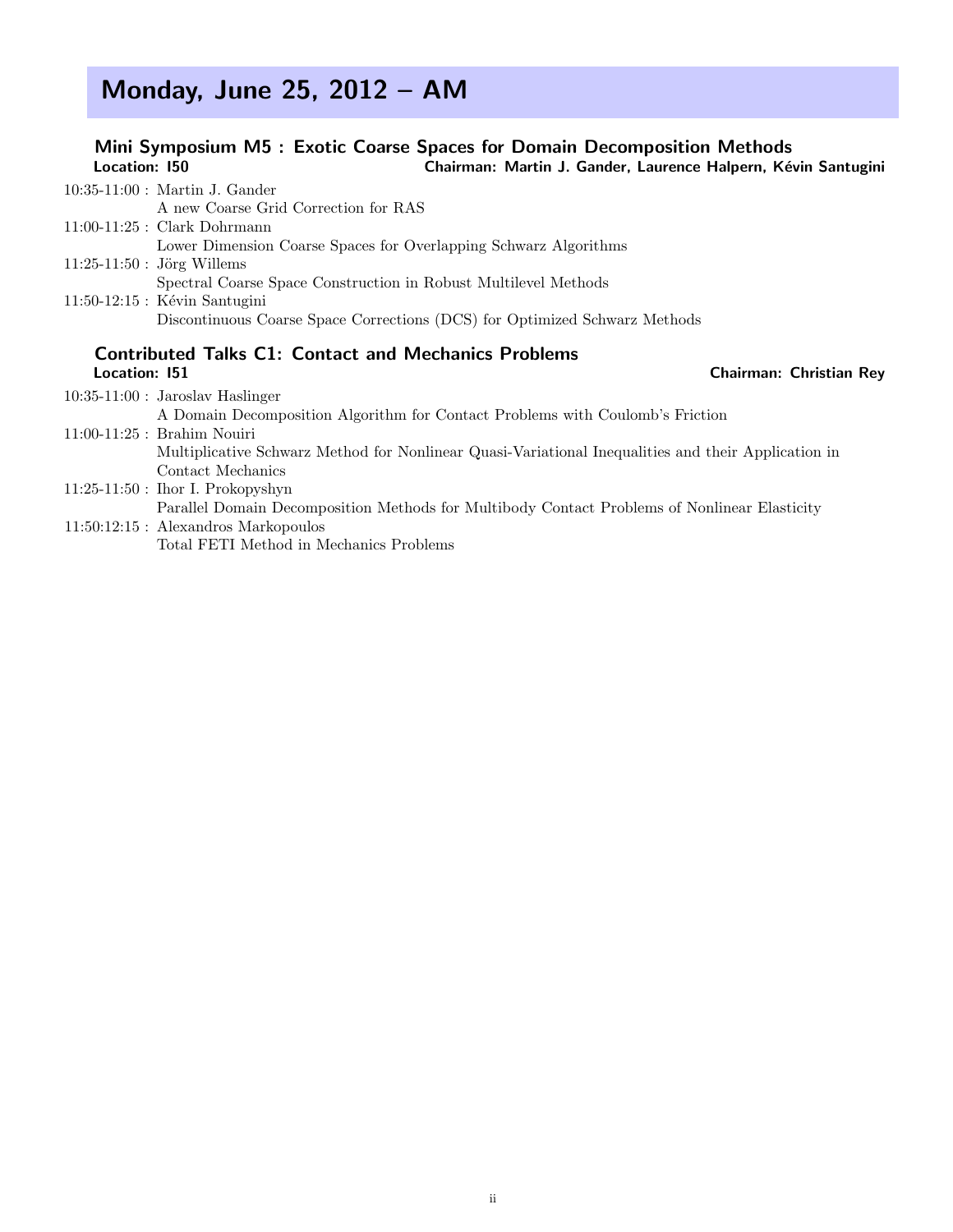# Monday, June 25, 2012 – PM

|                              | Mini Symposium M16P2: Domain Decomposition with Mortars                                                   |
|------------------------------|-----------------------------------------------------------------------------------------------------------|
|                              | Location: Amphi<br>Chairman: Yvon Maday and Caroline Japhet                                               |
|                              | $16:05-16:30$ : Christian Waluga                                                                          |
|                              | Quasi-Optimal a priori Estimates for the Lagrange Multiplier in Mortar Type Couplings                     |
|                              | 16:30-16:55 : Yvon Maday                                                                                  |
|                              | Some Recent Applications of Non Conforming Approximations                                                 |
|                              | 16:55-17:20 : François-Xavier Roux                                                                        |
|                              | FETI-2LM for Localizing the Mortars                                                                       |
|                              | 17:20-17:45 : Oldřich Vlach                                                                               |
|                              | On Effective Implementation of the Non-penetration Condition for Non-matching Grids Preserving            |
|                              | Scalability of FETI Based Algorithms                                                                      |
|                              | 17:45-18:10 : Todd Arbogast: cancelled                                                                    |
|                              | Multiscale Mortar Mixed Methods for Heterogeneous Elliptic Problems                                       |
|                              |                                                                                                           |
|                              | Mini Symposium M10P2: New Developments of FETI, BDDC, and Related Domain                                  |
|                              | <b>Decomposition Methods</b>                                                                              |
|                              | <b>Location: Markov</b><br>Chairman: Xuemin Tu and Olof Widlund                                           |
| $16:05 - 16:30$ : Jungho Lee |                                                                                                           |
|                              | Large-Scale Differential Variational Inequalities for Phase-Field Modeling                                |
|                              | 16:30-16:55 : Lourenco Beirão da Veiga                                                                    |
|                              | <b>BDDC</b> Preconditioners for Isogeometric Analysis                                                     |
| $16:55-17:20$ : Xuemin Tu    |                                                                                                           |
|                              | FETI-DP Domain Decomposition Methods for Incompressible Stokes Equation                                   |
|                              | 17:20-17:45 : Olof Widlund                                                                                |
|                              | BDDC for some problems posed in $H(curl)$                                                                 |
| $17:45-18:10$ : Jun Zou      |                                                                                                           |
|                              | An Overlapping Domain Decomposition Algorithm for Parameter Identifications                               |
|                              | Mini Symposium M13P1: Robust Multilevel Methods for Multiscale Problems                                   |
|                              | Location: Petri Chairman: Thomas Dufaud, Johannes Kraus, Clemens Pechstein, Robert Scheichl, Jörg Willems |
|                              | $16:05-16:30$ : Victorita Dolean                                                                          |
|                              | Analysis of Two-Level Method for Heterogeneous Darcy Equation based on Local Dirichlet to Neumann         |
|                              | Maps                                                                                                      |
|                              | $16:30-16:55$ : Nicole Spillane                                                                           |
|                              | GenEO: A Coarse Space based on Generalized Eigenvalue Problems in the Overlaps                            |
|                              | 16:55-17:20 : Clark Dohrmann                                                                              |
|                              | Constraint and Weight Selection Algorithms for BDDC                                                       |
|                              | 17:20-17:45 : Juan Galvis                                                                                 |
|                              | Multiscale Spectral AMGe Solvers for High-Contrast Flow Problems                                          |
|                              | $17:45-18:10$ : Jinchao Xu: cancelled                                                                     |
|                              | Single-Grid Multilevel Method                                                                             |
|                              |                                                                                                           |
|                              | Mini Symposium M6P2: Heterogeneous Domain Decomposition Methods                                           |
|                              | Chairman: Oliver Sander and Marco Discacciati<br><b>Location: Turing</b>                                  |
|                              | $16:05-16:30$ : Simona Perotto                                                                            |
|                              | Hierarchical Model Reduction: a Domain Decomposition Approach                                             |
|                              | $16:30-16:55$ : Franz Rammerstorfer                                                                       |
|                              | Mortar FEM/BEM Coupling for Poroelastodynamics                                                            |

- 16:55-17:20 : Human Rezaijafari
	- A Stabilized Hybrid Discontinuous Galerkin Scheme for the Nonisothermal Coupling of Stokes and Darcy Flow
- 17:20-17:45 : Anton Schiela Energy Minimizers of the Coupling of a Cosserat Rod to an Elastic Continuum